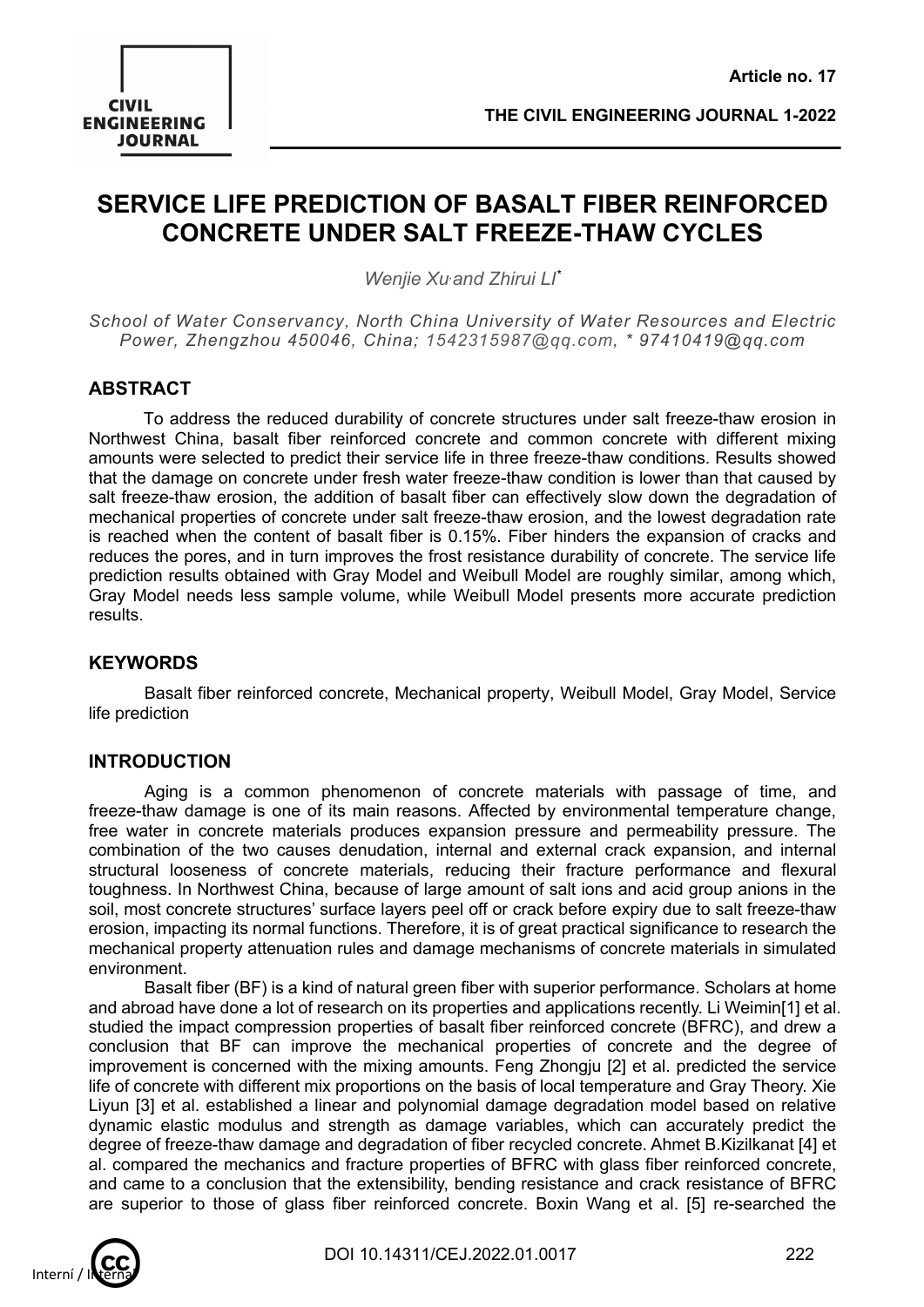

durability of concrete under the erosion and freeze-thaw action of carbonate and sulfate ions, and established new logical function models on concrete freeze-thaw damage. R. Ralegaonkar et al.[6] proposed the mix proportions of short-cut BF that strengthens the mortar performance and evaluated its advantages and disadvantages in application. Audrius Vaitkus [7] et al. densified the concrete mixture and found that its design performance can be significantly improved by adding silicon powder, steel or polypropylene crude fiber. At present, most research focus on the performance improvement of fiber concrete at early stage, but mechanical attenuation rules and damage mechanisms of BFRC in actual service have not been elaborated.

There is few research on the damage mechanisms of BFRC after salt freeze-thaw erosion so far, thus the present paper studies the mechanical properties of BFRC under the action of freeze-thaw cycles with basalt fiber mixing amount and freeze-thaw media as variables, and compares the analysis results with common concrete (PC). On this basis, Weibull Model and Gray Model are used to predict the frost resistance durability of BFRC with four mixing amounts under the environment of Gansu Province. The variation rules of parameters as the freeze-thaw cycles and fiber contents change are analyzed to lay the theoretical and experimental foundation for fracture mechanics research of concrete.

## **EXPERIMENT OVERVIEW**

#### **Materials and mix proportions**

| Fiber length<br>Diameter<br>(mm )<br>um ) |      | Density $\langle$ kg/m <sup>3</sup> | rav. i - Dasait lib <del>e</del> r bellumance liluex<br>Fracture | Elastic                | Tensile       | Moisture     |
|-------------------------------------------|------|-------------------------------------|------------------------------------------------------------------|------------------------|---------------|--------------|
|                                           |      |                                     | ductility rate<br>$\%$ ,                                         | <b>Modulus</b><br>GPa. | strength (MPa | content<br>% |
| 18                                        | 7-20 | 2 650                               | 3.2                                                              | $90 - 110$             | $3000 - 3500$ | ≤0.1         |

#### *Tab. 1 - Basalt fiber performance index*

#### *Tab. 2 - Concrete mix design*

| Species | Cement<br>ka/m3 | Water<br>kg/m3 | Fine<br>aggregate<br>ka/m3 | Coarse<br>aggregate<br>ka/m3 | Fly ash<br>kg/m3 | Sand rate<br>$\frac{10}{6}$ | Fly ash<br>$\frac{1}{2}$ |
|---------|-----------------|----------------|----------------------------|------------------------------|------------------|-----------------------------|--------------------------|
| PС      | 265             | 180            | 640                        | 200                          | 115              | 35                          | 30                       |
| BFRC    | 265             | 180            | 640                        | 200                          | 115              | 35                          | 30                       |

Po42.5 cement was adopted in the experiment. Fine aggregate was natural river sand, with fineness modulus of 2.9, water-binder ratio of 0.45 and mud content of 1.8%. Continuous grading coarse aggregate with particle size of 5mm-20mm was adopted, and no needle flake particles were allowed. The 19.45g/m3 JDU-1 high performance concrete air-entraining agent was used as additive, accounting for 0.005% of the specimen. This study applied fresh water and 18mm short-cut BF, whose main performance indexes were shown in Table 1. In addition, BFRC with fiber contents of 0%, 0.05%, 0.1%, 0.15% and 0.2% was selected, with mix proportions shown in Table 2.

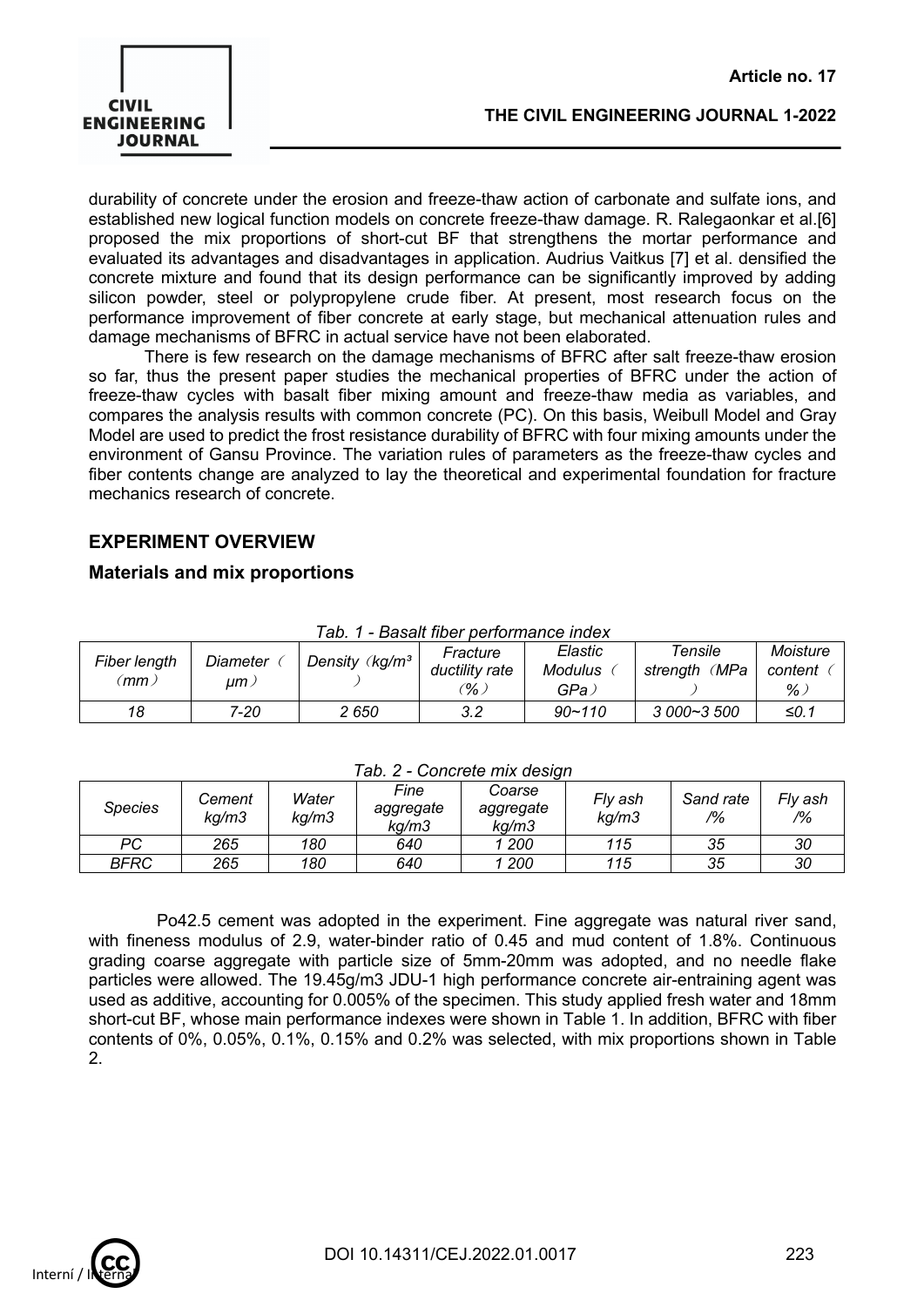

#### **Indoor rapid freeze-thaw experiment**



*Fig. 1 - Concrete freeze-thaw test design*

The specimens were made and maintained in accordance with the Standard for Testing Methods of Concrete Physical and Mechanical Properties [8]. The experiment selected three freeze-thaw solutions, respectively fresh water,  $3\%$  NaCl, and  $5\%$  Na<sub>2</sub>SO<sub>4</sub>, and four fiber mixing amounts, and took PC as a control group. In each freeze-thaw environment, 21 cubic specimens and 24 prism specimens were designed. Before specimen production, the inner wall of the test mold was coated with release agent, the dosage of experimental materials was accurate to  $\pm 0.5\%$  and the dosage of aggregate was accurate to  $\pm 1\%$ . In order to avoid caking effect caused by uneven distribution of fibers during mixing with water, coarse aggregate and fibers were dry mixed for 2min before concrete mixing to ensure the uniform distribution of fibers. Then the mixing and molding of concrete was completed within 15min. The molded specimens were covered with impermeable film and stored at 20±5℃ for 1-2 days and nights. Then the film was removed and the specimens were numbered. The specimens were maintained for 28d, and then the freeze-thaw test was carried out, with 25 freeze-thaw cycles as a period.

HDK-9 rapid freeze-thaw testing machine was used for indoor rapid freeze-thaw test, with test layout shown in Figure 1. The experimental process is as follows:

(1) The specimens were molded, numbered and maintained for 24d, then taken out and immersed in three different freeze-thaw erosion solutions for 4d, with liquid level 30mm higher than the specimens. The freeze-thaw test began after 28d.

(2) After 28d, take the specimens into test molds containing different freeze-thaw media with liquid level always 5mm higher than the specimens and number them. Put the specimens into the freeze-thaw machine and make sure that the freeze-thaw liquid level was higher than test molds' liquid level.

(3) Each freeze-thaw cycle was completed within 2-4h, with thawing time not less than 1/4 of the whole process.

(4) The center temperature of the specimens was -20℃-7℃, better from -18℃±2℃ to 5±2℃.. The cooling time from 16℃ to 3℃ and heating time from 3℃ to 16℃ were not less than 1/2 of each cycle.

(5) Specimens in the freeze-thaw machine were always kept at full load to ensure the same freeze-thaw effect.

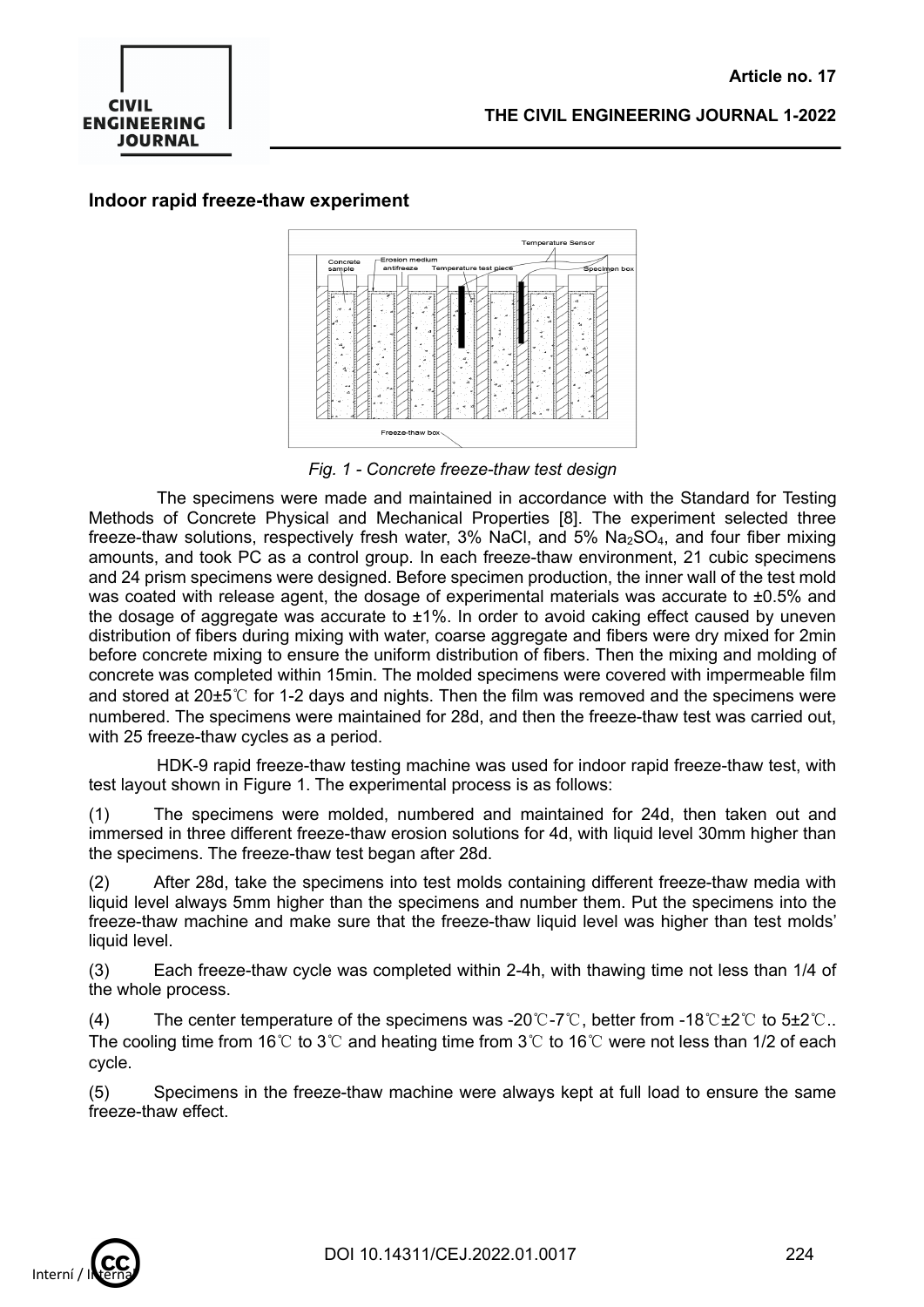

**RESULTS ANALYSIS**

#### **Mass loss analysis**



(*c*)*5%Na2SO4*

*Fig. 2 Change curve of concrete mass loss rate*

Figure 2 demonstrates the variation curves of mass loss rate of PC and BFRC in three types of freeze-thaw media. The mass loss varies due to different erosion mechanisms of different media. According to Figure 2, with the increase of loads on the specimens, small cracks appear inside the specimens due to freeze-thaw action. The mass loss of specimens tends to increase as the freeze-thaw cycles continue, and such mass loss gradually extends to the surface layer, causing the mortar and aggregate to fall off. As control group, PC shows many small vertical cracks on the surface, while fewer vertical cracks are found on the concrete specimens mixed with BF, indicating that BF prevents the formation of vertical cracks. Finally, PC is seriously damaged, with peeling on the edges, while concrete specimens mixed with BF shows better integrity and less peeling. The tensile strength generated inside the concrete effectively slows down its failure speed. Less BF shows no significant influence, but excessive BF causes more holes and tiny cracks, reducing the tensile strength. When the fiber content is 0.15%, the specimens show the best integrity, with less peeling.

In Figure 2 (a), in the fresh water freeze-thaw test, the mass loss of specimens increases slowly during the first 75 freeze-thaw cycles and begin to accelerate after 75 cycles. Under water pressure effect, only water can enter the surface layer through subtle channels, and no major erosion is generated, thus mass loss of the whole group is relatively small. In Figure 2 (b), in the 3% NaCl freeze-thaw test, the mass loss rates of fiber concrete and PC under the condition of 50 freeze-thaw cycles showed the same trend, and were both less than 2%. After 50 freeze-thaw cycles, the mass loss rate of concrete showed an increasing trend. The increasing trend of BF0.05% was close to that of PC. After 100 freeze-thaw cycles, the 0.05% mass loss of PC and BF has exceeded 5% and met the conditions for stopping the test, the mass loss of specimens increases

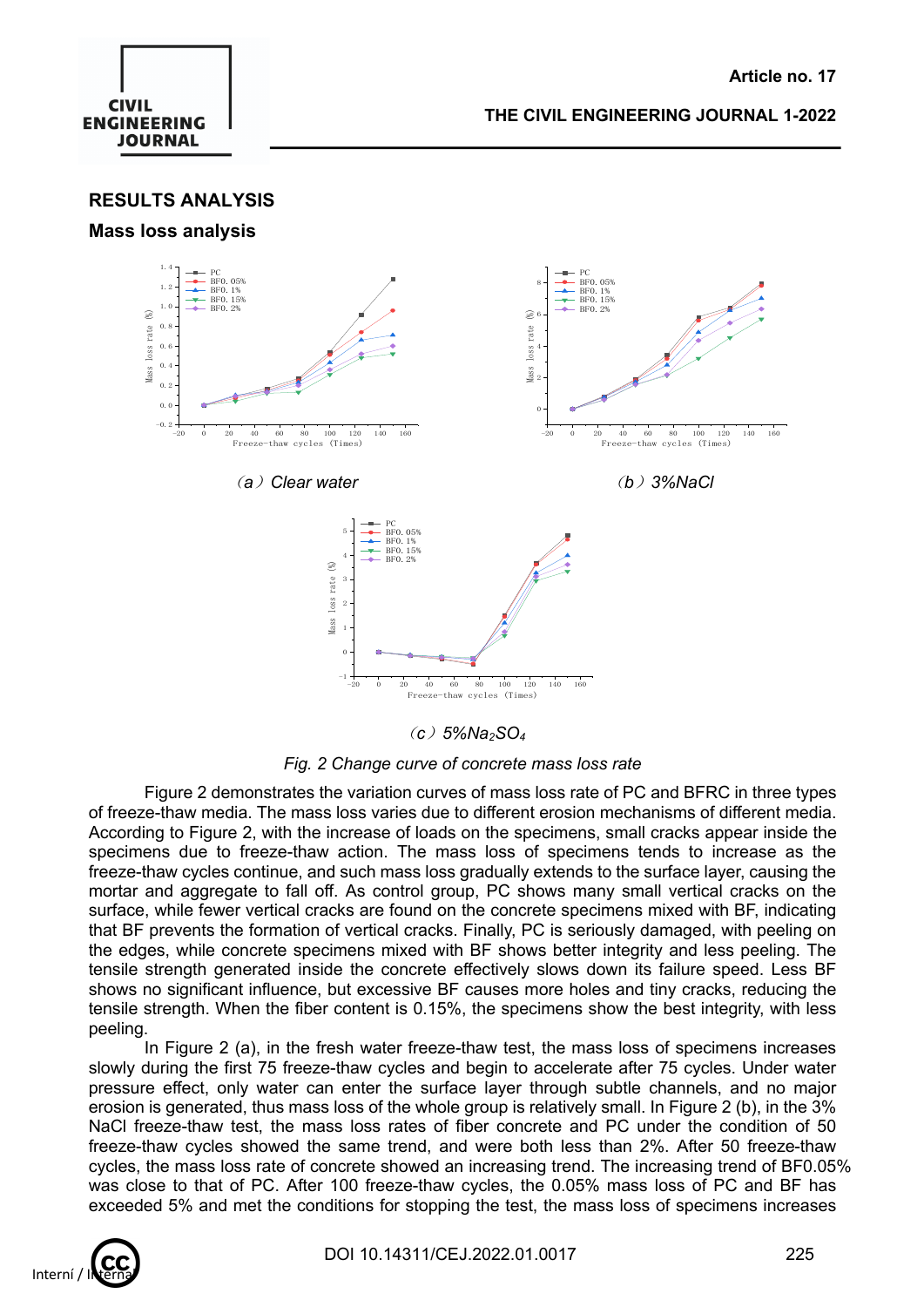

 **Article no. 17**

rapidly, as NaCl can absorb water, which increases the water retention time of specimens and exacerbates the damage. Furthermore, the existence of permeability pressure aggravates the peeling of aggregate and mud on the surface layer. In Figure 2 (c), in the  $5\%$  Na<sub>2</sub>SO<sub>4</sub> solution. After 150 freeze-thaw cycles, the mass loss of PC is close to 5%, the curve of BF0.05% mass loss rate is same with that of PC, and the lowest mass loss rate of fiber concrete can reach 3.33%. The mass loss of concrete increases gradually for the first 75 cycles due to  $SO_4^2$  crystals sticking to the specimens. With the in-crease of freeze-thaw cycles, cracks on the specimens expand and the parts of specimens begin to fall off, demonstrating a sharp increase of mass loss.

## **Flexural strength analysis**



(*c*)*5%Na2SO4 Fig. 3 - Curve of concrete flexural strength change*

Figure 3 shows the variation curves of flexural strength of PC and BFRC in three types of freeze-thaw media. The toughness of BF mainly relies on the bridging effect of fibers across the two edges of cracks. Such toughening effect effectively restrains the deformation of concrete matrix, hinders the formation of micro crack zone, and increases the cohesive force of fracture process zone, so as to prevent the expansion of macro cracks and improve the fracture toughness of concrete. The bridging effect of BF can also consume some energy for concrete matrix in the loading process, increasing the energy consuming capacity of concrete in the fracture process and improving its fracture energy. However, according to Figure 3, the flexural strength of BFRC specimens decreases with the increase of BF content when it exceeds 0.15%, as the addition of BF increases the weak transition layers, pores and defects between fiber and concrete matrix while increasing the energy consuming capacity in the fracture process. Too many fibers cause more internal defects of concrete, reducing its fracture toughness and fracture energy. In brief, the flexural strength of all BFRC specimens is higher than that of concrete without BF, so it can be concluded that BF can effectively improve the fracture properties of specimens.

Based on Figure 3(a), Under the action of freezing and thawing of clear water, the curve of BF0.15% and BF0.2% does not decrease significantly after 50 freeze-thaw cycles, and the flexural

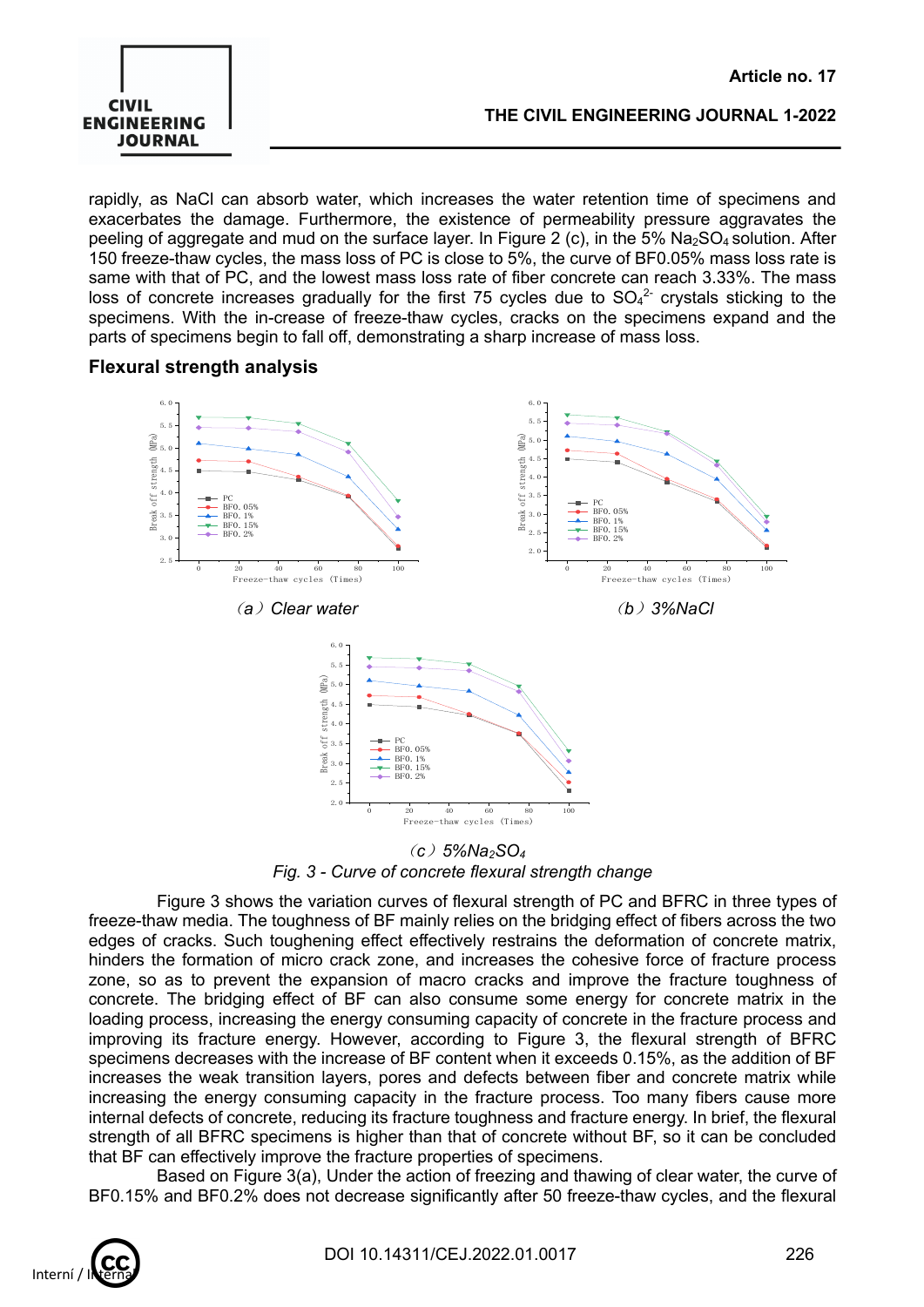## **CIVIL ENGINEERING JOURNAL**

#### **THE CIVIL ENGINEERING JOURNAL 1-2022**

strength of BF0.15% and BF0.2% decreases slightly after 75 freeze-thaw cycles. After thawing, the strength began to drop sharply, and the slope of the BF0.2% flexural strength decline curve was the largest, indicating that the BF0.2% concrete specimens were damaged more severely than BF0.15% after 100 freeze-thaw cycles. A certain amount of BF added into the concrete can not only increase the initial flexural strength of concrete, but also effectively slow down the decrease of its flexural strength in the fresh water freeze-thaw condition. Before complete breakage, the flexural strength of specimens mixed with BF is significantly higher than that of PC after the same numbers of freeze-thaw cycles. In Figure 3(b), After 50 freeze-thaw cycles, both the flexural strength of fiber concrete and PC show a downward trend, but the degrees and rates of decline are different. The flexural strength of fiber concrete decreases before 75 freeze-thaw cycles, but the highest flexural strength still meets the relevant requirements of C30 concrete, after 75 cycles, the flexural strength decreases significantly. For common concrete or concrete mixed with fewer fibers, the flexural strength decreases steadily after 25 freeze-thaw cycles, and the decrease rate gradually increases, indicating that BF enhances the frost resistance and salt erosion resistance of concrete to a certain extent. In Figure 3(c), The BF0.05% flexural strength curve of the concrete specimen is close to that of PC after 50 freeze-thaw cycles. The flexural strength of concrete mixed with fiber before 75 freeze-thaw cycles does not change significantly, and it fails after 100 freeze-thaw cycles. The concrete specimens are damaged after 100 freeze-thaw cycles. This is because micro cracks appear inside the concrete as the freeze-thaw cycles continues. The sulfate solution infiltrated into the concrete specimens undergoes physical and chemical reactions, producing physical crystals or chemically expansive products. The addition of fibers inhibits the expansion of micro cracks, but it restrains the crystallization of dilatant generated in hydration reaction, which expands the internal damage. The flexural strength of the specimens suddenly drops when re-straining ability of fiber network structure in the specimens reaches the peak. After 100 freeze-thaw cycles, the flexural strength of fiber concrete is still greater than that of PC, indicating that a certain amount of fiber can effectively inhibit the production of dilatant in the reaction of sulfate and hydration products in the concrete, so as to slow down cracking and peeling and improve the frost resistance of concrete.

## **Compressive strength analysis**



(*a*)*Relationship between fiber content and compressive strength when not frozen and thawed*



(*b*)*Clear water*

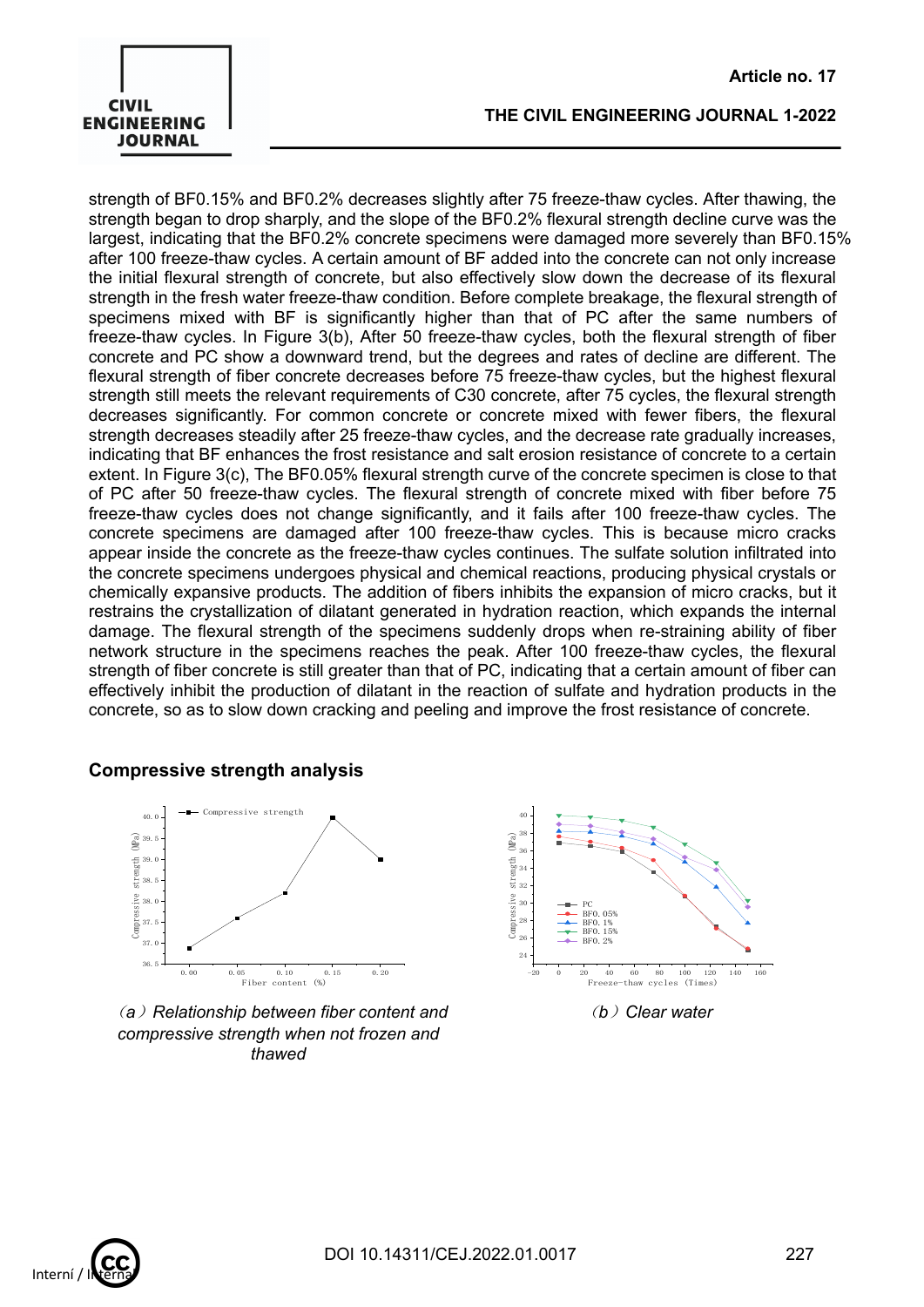

*Fig. 4 - Change curve of concrete compressive strength*

Figure 4 shows the variation curves of compressive strength of PC and BFRC in three types of freeze-thaw media. Essentially, internal damage resulting from freeze-thaw cycles is responsible for the compressive strength decrease. All the four mixing amounts of BF enhance the compressive strength of concrete after 28d, and such enhancement effect first increases and then decreases with the increase of fiber content. BF forms a network structure inside the concrete, and most fibers are in an oblique and slightly lateral position. Single fiber bonded to the cement matrix enhances the bonding strength and inhibits the lateral expansion of concrete. The fiber network structure strengthens the integrity of concrete, facilitating the integration of aggregate and cement and effectively improving the compressive strength of specimens.

According to Figure 4, the descent speeds of compressive strength of BFRC in the three types of media are lower than those of PC. One reason is that, due to disorderly distribution of BF in the specimens reduces the stress concentration, which changes the trends and ex-tension paths of cracks, and increases the fracture energy. In addition, the three-dimensional frameworks formed by BF inside the matrix support the aggregate settlement and relieve the shrinkage and deformation of concrete, improving the compressive strength of concrete. With the increase of basalt fiber content, the fiber in concrete matrix tends to cake, resulting in other defects. As the freeze-thaw cycles continue, the relevant products increase and expand, after the service capacity of the fibers reaches the maxi-mum value, the compressive strength of concrete gradually decreases.

Based on Figure 4(a), the addition of BF before freeze-thaw test can increase the compressive strength of concrete, and it reaches the optimal value when the content of BF is 0.15%. In Figure 4(b), After 75 freeze-thaw cycles, the compressive strength has shown a significant downward trend and it decreased to 90% of the initial strength. After 100 freeze-thaw cycles, the compressive strength has dropped to 83.3% of the initial strength. However, the strength of BF0.1%, BF0.15%, and BF0.2% did not decrease significantly before 75 freeze-thaw cycles, and the strength decreased after 75 freeze-thaw cycles, but the decline was not significant. The compressive strength of BFRC drops significantly after 100 freeze-thaw cycles in fresh water, and the whole decline curve is relatively gentle. In Figure 4(c), After 25 freeze-thaw cycles, the strength of the specimen has decreased significantly, and with the increase in the number of freeze-thaw cycles, the rate of decline has continued to increase. After 100 freeze-thaw cycles, the strength has dropped to 23 MPa, which is only 62.3% of the initial strength. However, the strength of BF0.15% and BF0.2% began to decrease significantly after 75 freeze-thaw cycles, and the decline rate of BF0.2% became larger. After 100 freeze-thaw cycles, the strength of BF0.2% was less than BF0.1%. After 100 freeze-thaw cycles, the decline rate of BF0.2% slowed down, and the decline rate of BF0.1% increased. The decline rate of BF0.15% decreased significantly after 50 freeze-thaw cycles. After 75 freeze-thaw cycles, it increased, and the rate of decline rate slowed down after 100 freeze-thaw cycles. After 150 freeze-thaw cycles damage has occurred. In Fig. 4(d), Fiber concrete and ordinary concrete have little change in strength under the first 75 freeze-thaw cycles. PC and



**CIVIL ENGINEERING JOURNAL**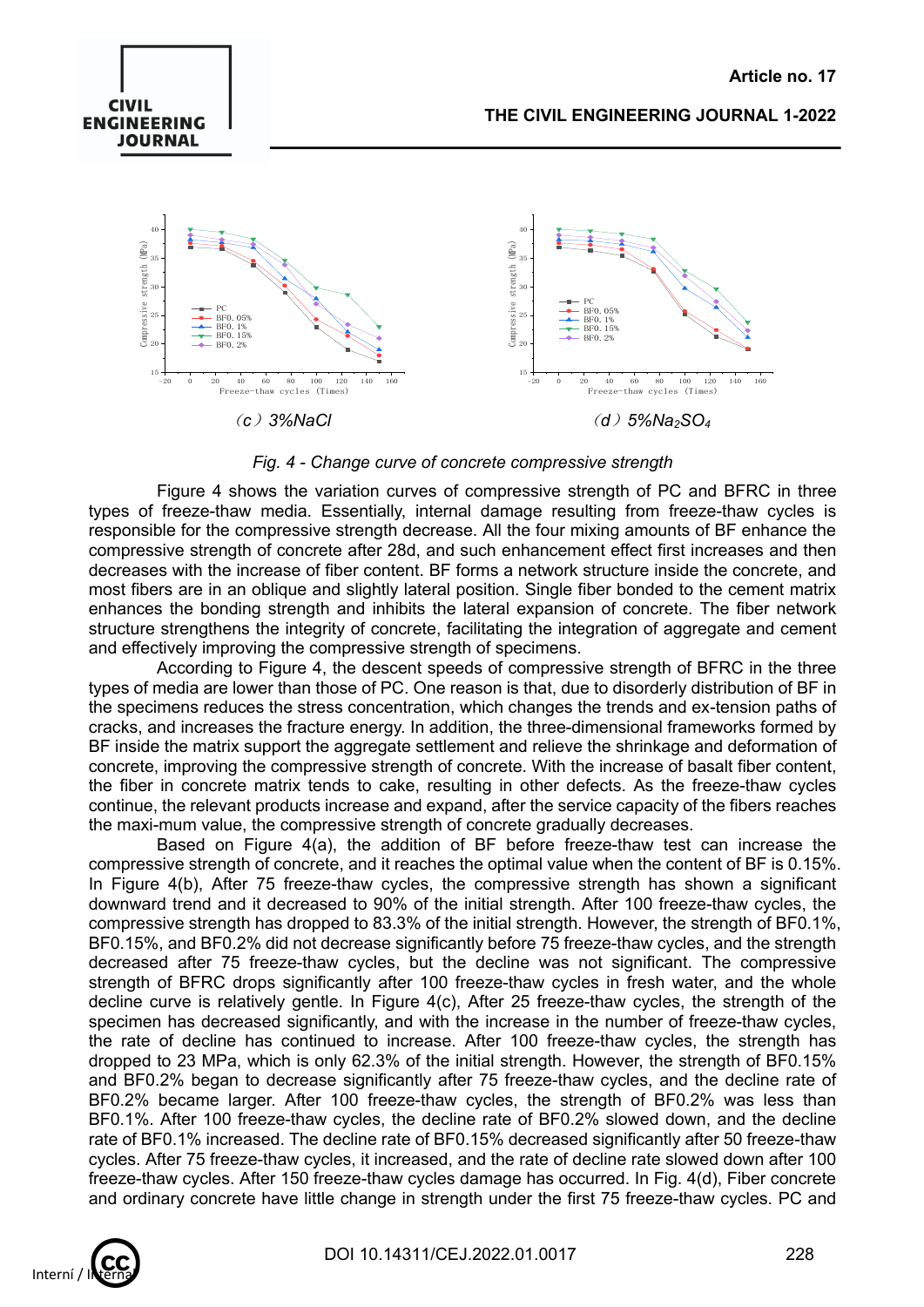

BF0.05% will produce less strength loss after 75 freeze-thaw cycles. After 75 freeze-thaw cycles, the strength loss rate will increase and the strength will decrease. Fast-er, after 150 freeze-thaw cycles, the compressive strength has dropped to 19MPa, which is only 50% of the initial strength. However, the compressive strength of BF0.1%, BF0.15%, and BF0.2% did not change significantly after 75 freeze-thaw cycles, and the slope of the curve was small. More than 75 freeze-thaw cycles increased the slope of the curves of BF0.1%, BF0.15%, BF0.2% and decreased the compressive strength significantly. The strength decrease rate of BF0.1% and BF0.15% is greater than that of BF0.2%. After 100 freeze-thaw cycles, strength decline of BF0.1% and BF0.15% has slowed down, but the BF0.2% strength still declines at a relatively large rate. In salt solution, the internal gaps of specimens are filled with a series of products generated in physical and chemical reactions of salt ions penetrated into the specimens, so the compressive strength in the early and medium stage changes slightly. As the freeze-thaw cycles continue, cracks in the concrete expand and new cracks appear due to chlorine salt erosion and ice-crystal pressure effect, aggravating internal defects and reducing the compressive strength.

## **FREEZE-THAW CYCLE ACTION MODEL AND SERVICE LIFE PREDICTION**

Based on analysis of mechanical properties of PC and BFRC after freeze-thaw action in the last chapter, it is concluded that a certain amount of fiber can enhance the frost resistance of concrete. Therefore, three comparatively optimal mixing amounts of BFRC, respectively 0.1%, 0.15% and 0.2%, were selected for service life prediction, and Weibull Model and Gray Model were used for analysis.

#### **Service life prediction based on Weibull Model**

At present, there are three common probability distribution models used for service life prediction of concrete, respectively Normal Model, Lognormal Model and Weibull Model. Normal Model and Lognormal Model show less applicability and flexibility in reliability analysis, thus failure states of concrete cannot be actually simulated [9]. The Weibull Model is relatively simple and flexible, applicable to various situations. It presents fewer requirements on sample size compared with the Normal Model and Lognormal Model. Capable to provide relatively accurate prediction results with a small amount of data, it is widely used in mechanical property analysis of concrete materials [10].

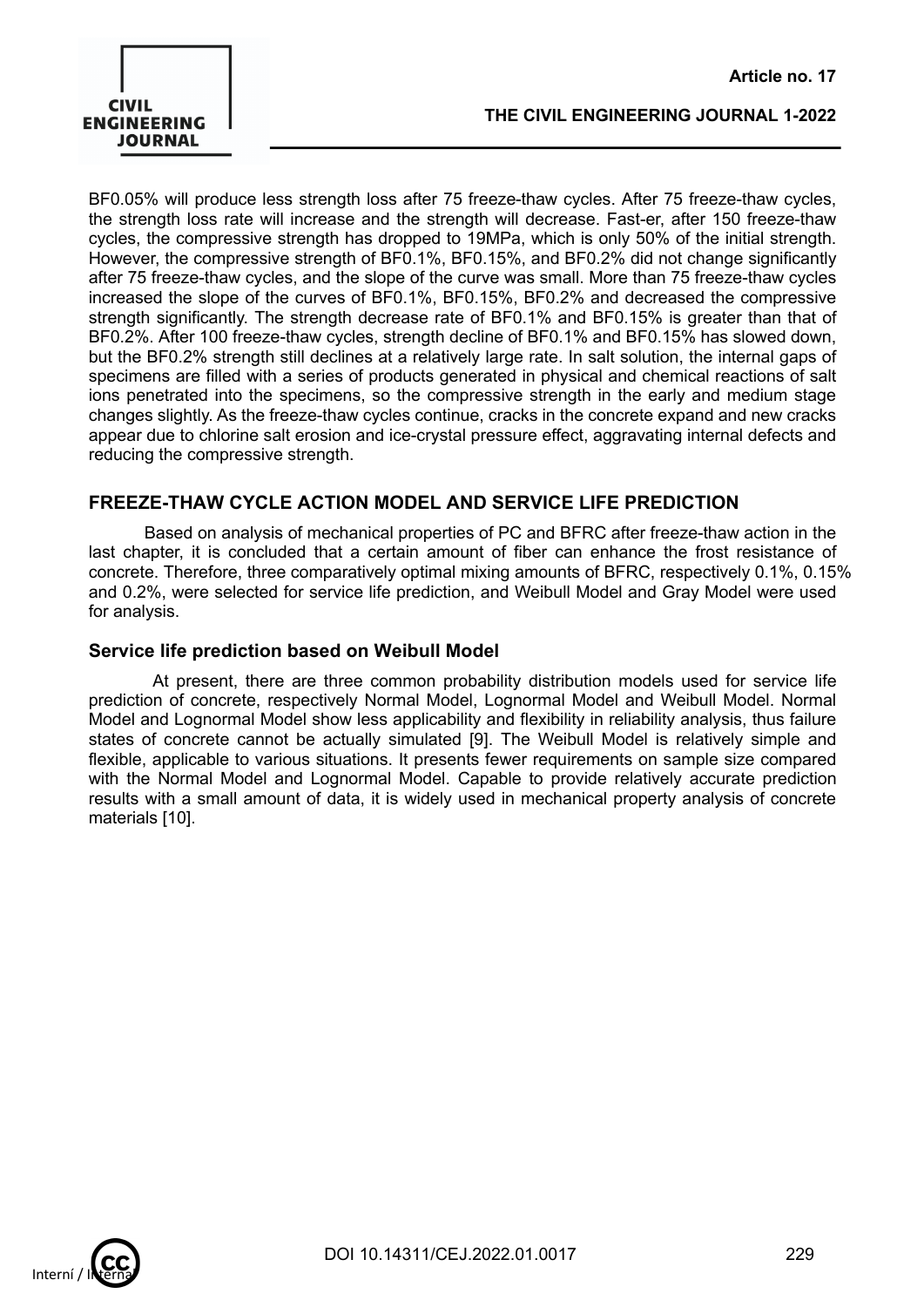## **CIVIL ENGINEERING JOURNAL**

### **THE CIVIL ENGINEERING JOURNAL 1-2022**

 **Article no. 17**

| Experimental<br>conditions | Number of<br>freeze-thaw cycles<br>'n) | Survival rate<br>R(n) | $X=ln(n)$ | $Y=ln(ln(1/Rn))$ |
|----------------------------|----------------------------------------|-----------------------|-----------|------------------|
|                            | 25                                     | 0.991                 | 3.2189    | $-4.7060$        |
|                            | 50                                     | 0.9741                | 3.9120    | $-3.6404$        |
| BF0.1%                     | 75                                     | 0.8843                | 4.3175    | $-2.0959$        |
| NaCl                       | 100                                    | 0.7411                | 4.6052    | $-1.2052$        |
|                            | 125                                    | 0.6547                | 4.8283    | -0.8590          |
|                            | 150                                    | 0.4826                | 5.0106    | $-0.3167$        |
|                            | 25                                     | 0.992                 | 3.2189    | $-4.8243$        |
|                            | 50                                     | 0.9752                | 3.9120    | $-3.6844$        |
| BF0.15%                    | 75                                     | 0.9031                | 4.3175    | $-2.2835$        |
| NaCl                       | 100                                    | 0.7928                | 4.6052    | $-1.4602$        |
|                            | 125                                    | 0.721                 | 4.8283    | $-1.1174$        |
|                            | 150                                    | 0.5649                | 5.0106    | -0.5602          |
|                            | 25                                     | 0.9918                | 3.2189    | $-4.7995$        |
|                            | 50                                     | 0.975                 | 3.9120    | -3.6762          |
| BF0.2%<br>NaCl             | 75                                     | 0.892                 | 4.3175    | $-2.1690$        |
|                            | 100                                    | 0.7533                | 4.6052    | $-1.2613$        |
|                            | 125                                    | 0.6872                | 4.8283    | $-0.9805$        |
|                            | 150                                    | 0.5132                | 5.0106    | $-0.4048$        |

|  |  | Tab. 4 - Weibull Distribution of Concrete with Different Fiber Contents in Na <sub>2</sub> SO <sub>4</sub> Solution |  |  |  |  |  |  |
|--|--|---------------------------------------------------------------------------------------------------------------------|--|--|--|--|--|--|
|--|--|---------------------------------------------------------------------------------------------------------------------|--|--|--|--|--|--|

| Experimental<br>conditions      | Number of<br>freeze-thaw cycles<br>'n) | Survival rate<br>R(n) | $X=ln(n)$ | $Y=ln(ln(1/Rn))$ |
|---------------------------------|----------------------------------------|-----------------------|-----------|------------------|
|                                 | 25                                     | 0.997                 | 3.2189    | -5.8076          |
|                                 | 50                                     | 0.9894                | 3.9120    | -4.5416          |
| BF0.1%                          | 75                                     | 0.9362                | 4.3175    | $-2.7192$        |
| Na <sub>2</sub> SO <sub>4</sub> | 100                                    | 0.7988                | 4.6052    | $-1.4932$        |
|                                 | 125                                    | 0.7122                | 4.8283    | $-1.0806$        |
|                                 | 150                                    | 0.5636                | 5.0106    | -0.5562          |
|                                 | 25                                     | 0.9972                | 3.2189    | $-5.8767$        |
|                                 | 50                                     | 0.9926                | 3.9120    | -4.9026          |
| BF0.15%                         | 75                                     | 0.9423                | 4.3175    | $-2.8229$        |
| Na <sub>2</sub> SO <sub>4</sub> | 100                                    | 0.8276                | 4.6052    | -1.6648          |
|                                 | 125                                    | 0.7846                | 4.8283    | -1.4164          |
|                                 | 150                                    | 0.603                 | 5.0106    | $-0.6815$        |
|                                 | 25                                     | 0.9971                | 3.2189    | -5.8416          |
|                                 | 50                                     | 0.9924                | 3.9120    | $-4.8758$        |
| BF0.2%                          | 75                                     | 0.9317                | 4.3175    | $-2.6487$        |
| Na <sub>2</sub> SO <sub>4</sub> | 100                                    | 0.8082                | 4.6052    | $-1.5467$        |
|                                 | 125                                    | 0.7312                | 4.8283    | $-1.1613$        |
|                                 | 150                                    | 0.571                 | 5.0106    | $-0.5792$        |

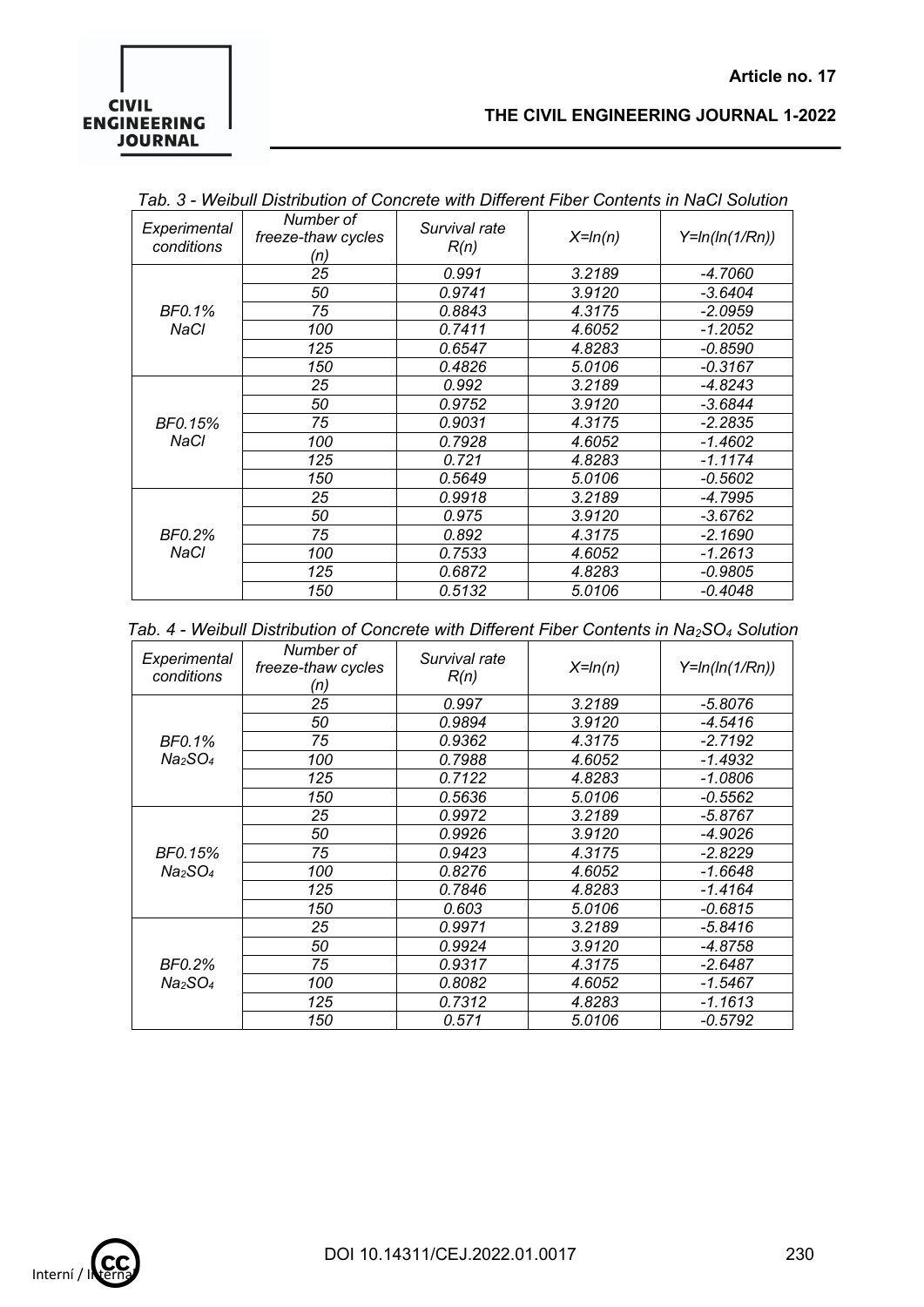# **CIVIL ENGINEERING JOURNAL**





*Fig. 5 - Linear regression diagram of durability life in NaCl*

*Figure 6 - Linear regression of durability life in Na2SO4*

|  | Tab. 5 - Weibull linear regression results of durability life in NaCl |  |
|--|-----------------------------------------------------------------------|--|
|  |                                                                       |  |

| <b>Basalt content</b> | Durable life   |        |            | מח     |  |  |  |
|-----------------------|----------------|--------|------------|--------|--|--|--|
| $0.1\%$               | N <sup>1</sup> | 2.5574 | $-13.1733$ | 0.9729 |  |  |  |
| 0.15%                 | N2             | 2.4532 | -12.9084   | 0.9810 |  |  |  |
| 0.2%                  | NЗ             | 2.5469 | -13.2061   | N 9754 |  |  |  |

| I ab 6 - Weibull linear regression results of durability life in Na $_2$ SO $_4$ |              |        |          |        |  |  |
|----------------------------------------------------------------------------------|--------------|--------|----------|--------|--|--|
| Basalt content                                                                   | Durable life |        |          | R2     |  |  |
| $0.1\%$                                                                          | N4           | 3.1070 | -16.1076 | 0.9694 |  |  |
| 0.15%                                                                            | N5           | 3.0669 | -16.1293 | 0.9492 |  |  |
| 0.2%                                                                             | N6           | 3.1522 | -16.3787 | 0.9477 |  |  |

| Tab 6 - Weibull linear regression results of durability life in $Na2SO4$ |  |  |  |
|--------------------------------------------------------------------------|--|--|--|
|                                                                          |  |  |  |

Substituting the obtained parameters into function  $Y=bx + C$ , the Weibull distribution life prediction models of specimens with three mixing amounts under the freeze-thaw action of  $Na<sub>2</sub>SO<sub>4</sub>$ and NaCl can be obtained respectively. Taking various parameters of Weibull distribution model into consideration, this paper uses two parameters to predict the durability of BFRC. Taking D(n) as the damage degree of concrete after n freeze-thaw cycles, the reliability function  $R(n) = 1 - D(n)$  is obtained based on the calculation formulas of concrete related variables, and linear regression analysis is performed by the least square method. The analysis results of BFRC in two kinds of freeze-thaw media are summarized as follows, where Tables 3 and 4 are Weibull distribution values, Tables 5 and 6 are linear regression results, and Figures 5 and 6 are regression curves:

According to relevant specifications, the specimens are considered expired when their relative elastic modulus reaches 60% of the initial value. Substituting  $R(n) = 0.6$  into the above formula, conclusion is drawn as follows:  $N1 = 132$  times,  $N2 = 146$  times,  $N3 = 137$  times,  $N4 = 143$ times,  $N5 = 154$  times, and  $N6 = 145$  times. It can be concluded that the optimum durability is achieved when the content of basalt fiber reaches 0.15%, and damage caused by NaCl to concrete is higher than that of  $Na<sub>2</sub>SO<sub>4</sub>$  under the action salt freezing.

## **Gray Model**

Belonging to fuzzy prediction, Gray Model can be used to derive unknown elements in the system, and finally obtain the complete information with ambiguity [11]. Substitute the obtained data into formulas (1) and (2) for verification.

$$
C = \frac{S_1}{S_2} \tag{1}
$$

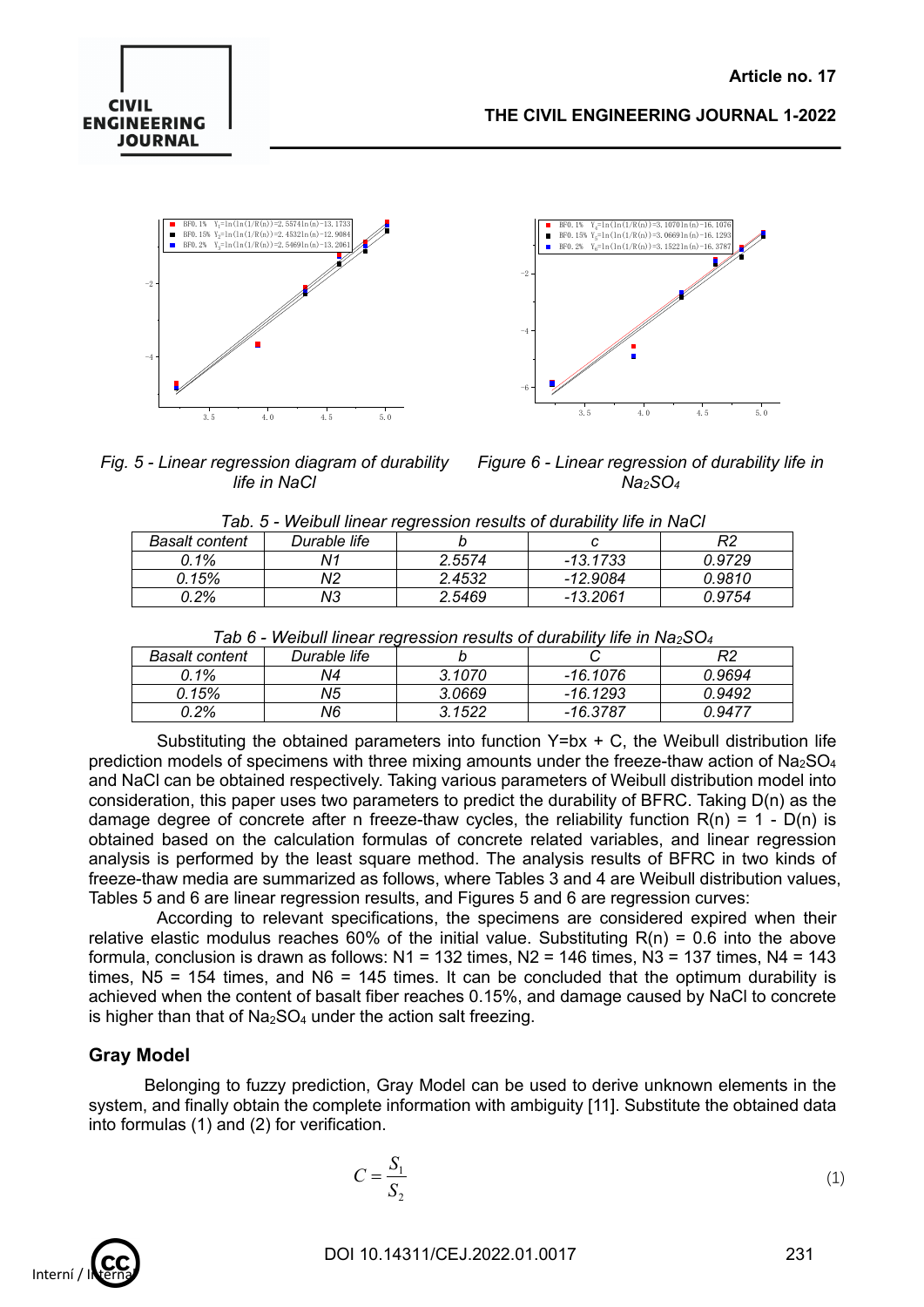

Where, S1 is the residual variance, S2 is the original data variance, and C is the posterior error ratio. When C is less than 0.35, the accuracy of prediction results is high, and when C is less than 0.50, the accuracy is qualified. The minimum error probability P is:

$$
P = P(|\varepsilon^0(i) - \bar{\varepsilon}| < 0.6745S_2) \tag{2}
$$

Where,  $\epsilon$  is the residual mean, and  $\epsilon^{\degree}(i)$  is the predicting residual at different times. When P is larger than 0.95, the accuracy of prediction results is high, and when P is larger than 0.80, the accuracy is qualified. The relative dynamic elastic modulus prediction models and accuracy test results of concrete under different working conditions are summarized in Table 7, among which, all the models meet the test requirements and show high accuracy.

| Freeze-thaw<br>solution | Fiber content | Posterior<br>difference ratio /C | probability error | Predictive model                |
|-------------------------|---------------|----------------------------------|-------------------|---------------------------------|
|                         | 0.1           | 0.27                             | 1.00              | $-8.9105e-0.1262t+9.9105$       |
| 3%NaCl                  | 0.15          | 0.27                             | 1.00              | $-10.9392e-0.1004t+11.9392$     |
|                         | 0.2           | 0.27                             | 1.00              | $-9.60345e - 0.1160t + 10.6034$ |
|                         | 0.1           | 0.3                              | 1.00              | -10.8542e-0.1029t+11.8542       |
| $5\%$ Na>SO4            | 0.15          | 0.34                             | 1.00              | -12.7191e-0.0865t+13.7191       |
|                         | 0.2           | 0.31                             | 1.00              | -11.4173e-0.0973t+12.4173       |

| Number of freeze-thaw cycles | <b>BF0.1%</b> |                                       | BF0.15% |                                       | <b>BF0.2%</b> |                                       |
|------------------------------|---------------|---------------------------------------|---------|---------------------------------------|---------------|---------------------------------------|
|                              | 3%NaCl        | $5\%$ Na <sub>2</sub> SO <sub>4</sub> | 3%NaCl  | $5\%$ Na <sub>2</sub> SO <sub>4</sub> | 3%NaCl        | $5\%$ Na <sub>2</sub> SO <sub>4</sub> |
| 0                            | 1.000         | 1.000                                 | 1.000   | 1.000                                 | 1.000         | 1.000                                 |
| 25                           | 1.056         | 1.061                                 | 1.045   | 1.054                                 | 1.052         | 1.059                                 |
| 50                           | 0.931         | 0.958                                 | 0.945   | 0.967                                 | 0.937         | 0.960                                 |
| 75                           | 0.821         | 0.864                                 | 0.855   | 0.887                                 | 0.834         | 0.871                                 |
| 100                          | 0.723         | 0.779                                 | 0.773   | 0.813                                 | 0.743         | 0.791                                 |
| 125                          | 0.638         | 0.703                                 | 0.699   | 0.746                                 | 0.661         | 0.717                                 |
| 150                          | 0.562         | 0.634                                 | 0.633   | 0.684                                 | 0.589         | 0.651                                 |
| 175                          |               | 0.572                                 | 0.572   | 0.627                                 |               | 0.590                                 |
| 200                          |               |                                       |         | 0.575                                 |               |                                       |

Where, t stands for the number of freeze-thaw cycles. At the 25th freeze-thaw cycle,  $t = 1$ ; at the 50th freeze-thaw cycle,  $t = 2$ ; and so on. The calculation results refer to cumulative value of dynamic elastic modulus, which is 1 when  $t = 0$ ; the dynamic elastic modulus at  $t = 1$  is the value at t  $=$  1 minus the value at t = 0; the dynamic elastic modulus at t = 2 is the value at t = 2 minus the value at t = 1, and so on. The prediction results of relative dynamic elastic modulus are shown in Table 8.

According to the specification, the specimens are considered expired when their relative elastic modulus reaches 60% of the initial value, conclusion is drawn as follows: N1 = 125 times, N2  $=$  150 times, N3 = 150 times, N4 = 175 times, N5 = 125 times, and N6 = 150 times, It can be concluded that the optimum durability is achieved when the content of basalt fiber reaches 0.15%, and damage caused by NaCl to concrete is higher than that of  $Na<sub>2</sub>SO<sub>4</sub>$  under the action salt freezing.

## **Service life prediction and analysis of BF**

Li Jinyu [12] et al. concluded that the average number of freeze-thaw cycles in different regions around China is as follows: 120 times in Northeast China, 84 times in North China, and 118

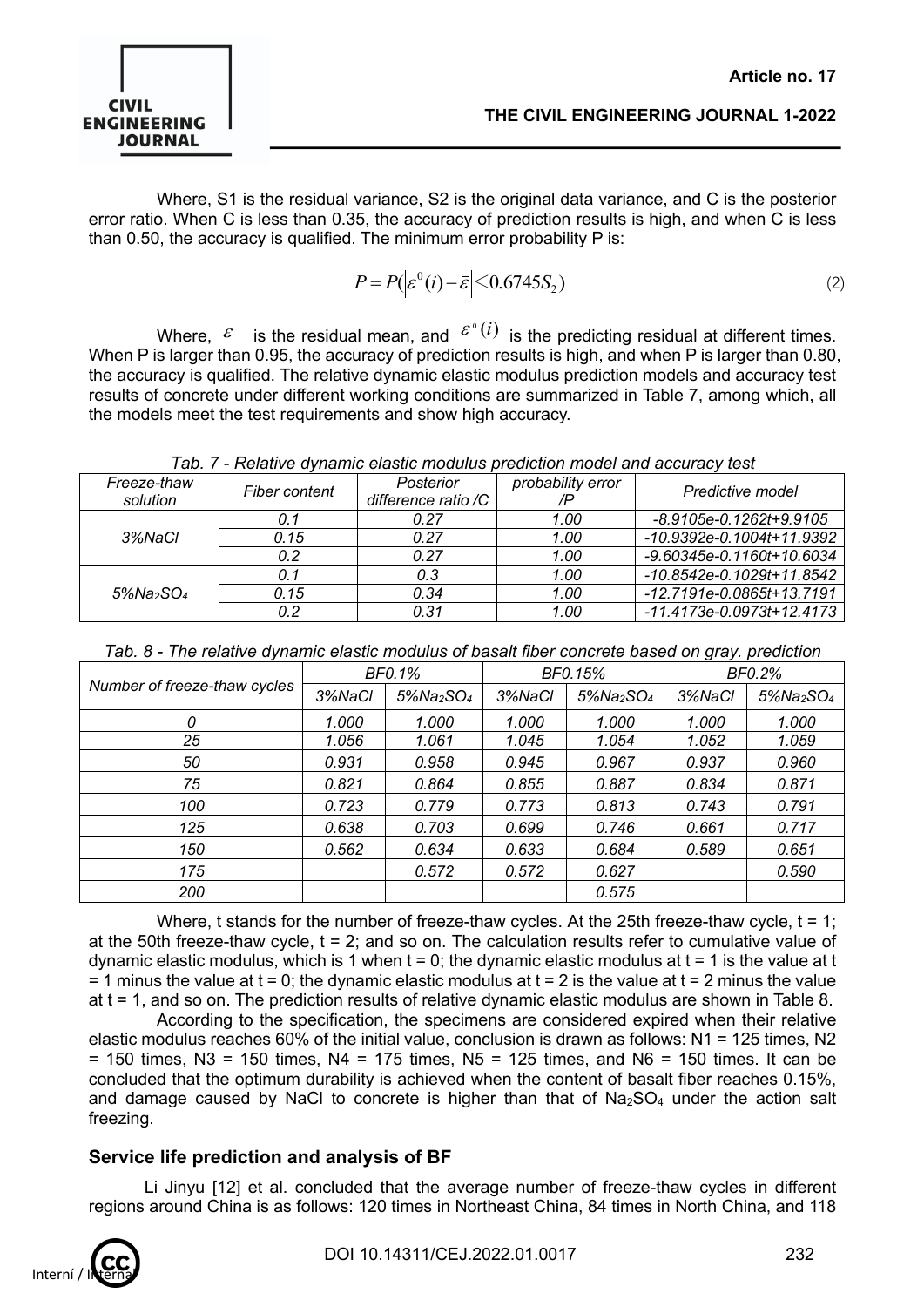times in Northwest China. He also pointed out that one outdoor freeze-thaw cycle is equivalent to 12 indoor freeze-thaw cycles.

| WEIBULL     | 3%NaCl |         |        | $5\%$ Na <sub>2</sub> SO <sub>4</sub> |         |        |  |  |
|-------------|--------|---------|--------|---------------------------------------|---------|--------|--|--|
|             | BF0.1% | BF0.15% | BF0.2% | BF0.1%                                | BF0.15% | BF0.2% |  |  |
| Northwest   | 13.4   | 14.8    | 13.9   | 14.5                                  | 15.6    | 14.7   |  |  |
| North China | 18.8   | 20.8    | 19.5   | 20.4                                  |         | 20.7   |  |  |
| Northeast   | 13.2   | 14.6    | 13.7   | 14.3                                  | 15.4    | 14.5   |  |  |

| Tab. 9 - Life prediction of basalt concrete |  |  |
|---------------------------------------------|--|--|
|                                             |  |  |

| rap. To - Life pregiction of pasalt concrete |        |         |        |                                       |         |        |  |
|----------------------------------------------|--------|---------|--------|---------------------------------------|---------|--------|--|
| GRAY                                         | 3%NaCl |         |        | $5\%$ Na <sub>2</sub> SO <sub>4</sub> |         |        |  |
| <b>MODEL</b>                                 | BF0.1% | BF0.15% | BF0.2% | BF0.1%                                | BF0.15% | BF0.2% |  |
| Northwest                                    | 12.7   | 15.2    | 12.7   | 15.2                                  |         | 15.2   |  |
| North China                                  | 17.8   | 21.4    | 17.8   | 21.4                                  | 25      | 21.4   |  |
| Northeast                                    | 12.5   | 15      | 12.5   | 15                                    | 17.5    | 15     |  |

#### *Tab. 10 - Life prediction of basalt concrete*

Based on the environment in Gansu Province, this study takes the annual freeze-thaw cycles in Northeast China, North China, and Northwest China to calculate the frost-resistant durability of BFRC in Gansu Province with two prediction models, as summarized in Tables 9 and 10.

Comparing Weibull Model with Gray Model, it is concluded that the salt-freezing resistance of concrete is optimal when the fiber content is 0.15%, and the damage of 5%  $Na<sub>2</sub>SO<sub>4</sub>$  on concrete structures is slightly less than 3% NaCl. In service life prediction, the Weibull Model can use relative dynamic elastic modulus damage as a variable to derive more accurate number of freeze-thaw cycles. The Gray Model can only be used for fuzzy inference based on the present data, and final data refers to data obtained before the relative dynamic modulus of elasticity reaches 60%, thus such results obtained are relatively general.

## **CONCLUSIONS**

(1) This study uses Weibull Model and Gray Model to conduct service life prediction of BFRC under the environment of Gansu Province with three mixing amounts. The prediction results obtained with these two models are similar. With different emphases, the results obtained by Weibull Model are more accurate than Gray Model, and optimum durability is achieved when the content of BFRC is 0.15%. In salt invasion, the damage caused by  $SO_4^{2}$  is less than that caused by  $Cl<sub>1</sub>$ .

(2) With the increasing number of freeze-thaw cycles, the compressive strength and flexural strength of BFRC in three kinds of media reduce to varying degrees, and the mass loss rateincreases. The influence degree of these three kinds of freeze-thaw media on the mechanical properties of BFRC is:  $3\%$  NaCl >  $5\%$  Na $_2$ SO<sub>4</sub> > water.

(3) In the same freeze-thaw environment, the frost resistance capability of concrete first in-creases and then decreases with the increase of BF content. The reason is that BF slows down the expansion of micro cracks in the specimens in the stress process, showing a toughing and anti-cracking effect and slowing down the decline of frost resistance. However, excessive BF causes weaker transition layer between itself and concrete matrix, causing more internal defects and weakening the frost resistance of concrete. As a consequence, optimal frost resistance is obtained when the fiber content is 0.15%.

## **REFERENCES**

[1] Li Weimin, Xu Jinyu. Impact behavior and constitutive model of basalt fiber reinforced concrete[J]. Engineering Mechanics, 2009(1).